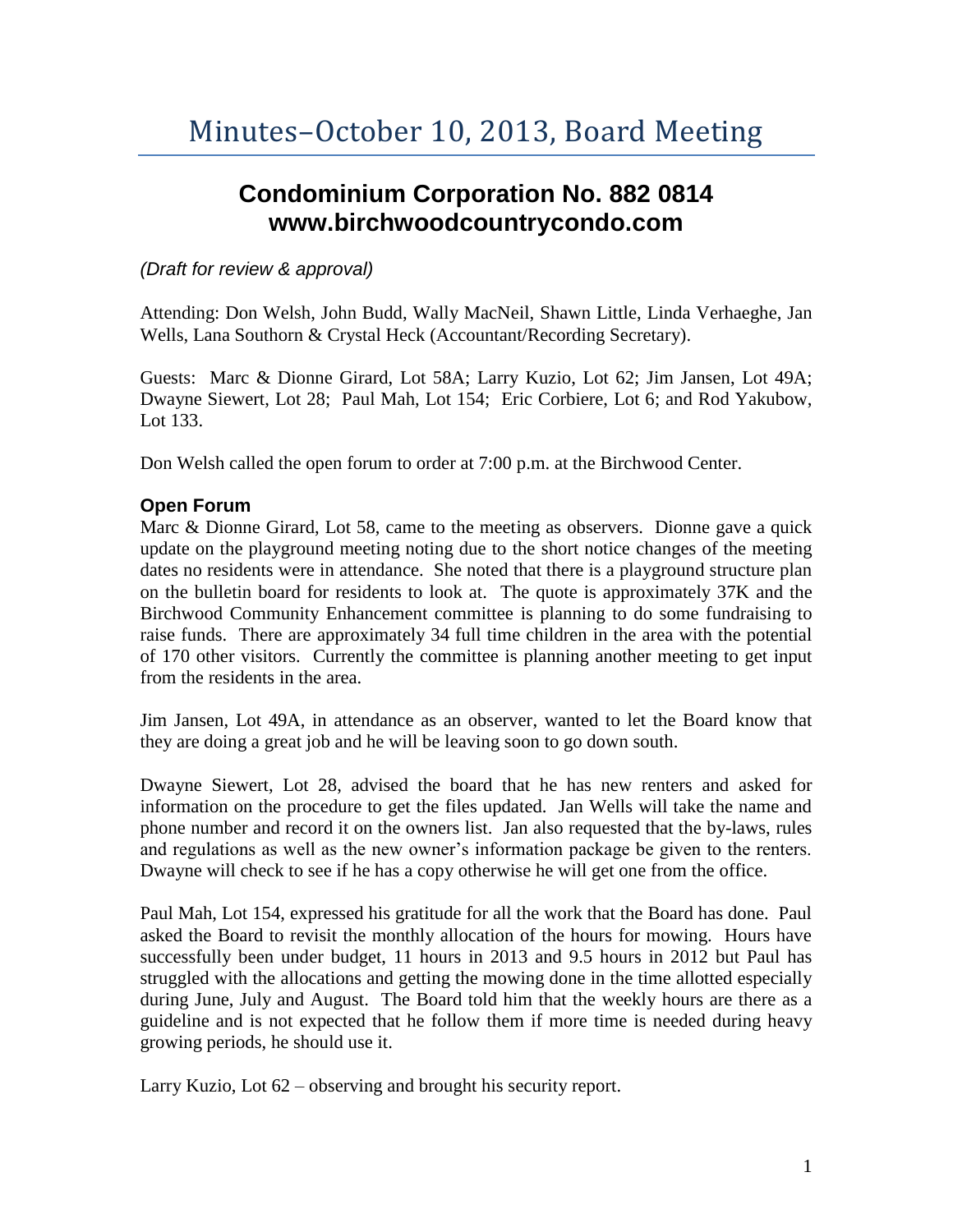Eric Corbiere, Lot 6, wanted to warn owners that there may be someone in the area poisoning dogs. Currently, he is having his dog tested as it died the end of September. He suspects that it was poisoned as it was on their gated deck beside their home. Eric also wanted to thank Larry Kuzio for the job he does with the garbage.

Rod Yakubow, Lot 133, observing and filing of his water report.

The open forum was completed at 7:20 p.m.

### **Board Portion of Meeting**

Don Welsh called the Board portion of the meeting to order at 7:25 p.m.

The September 19, 2013 minutes omitted a motion made by Don Welsh **to implement a \$100 float for the Treasurer, to cover any incidentals that may arise**. This was seconded by Lana Southorn and CARRIED.

Linda Verhaeghe moved **that the September 19, 2013, meeting minutes be accepted as corrected,** seconded by Don Welsh, CARRIED.

### **Water Report**

Rod Yakubow supplied the board with his September written report for filing. September usage was 253,145 gallons with 19 gallons of chlorine used. This is higher than has been recorded September for previous years. His conclusion was the lack of rain in September and more residents being full time. Some repairs were done in the Cedar Glen well house and the water has been shut off at the washrooms for the winter.

### **Site Services**

Larry Kuzio submitted his written report which detailed duties provided for the month of September. The garbage that was reported on Twp Rd 494 has been picked up by the owners after they were identified by items found in the garbage. Larry Kuzio asked the Board again about the procedure of dealing with dogs at large. The Rules and Regulations state that a warning letter will be sent with a possible fine. The Board will review the procedure and enforce the rules if there are dogs at large. Owners should document the time and day of an incident and advise Larry Kuzio who will in turn request a letter sent to the owner. County procedures regarding the dog catcher were reviewed and owners are reminded if they have a problem with dogs at large they need to confine the dog, and then call the county dog catcher. They will not come if the dog is not contained.

Wally MacNeil asked Jan Wells if she received a reply back on the letter sent regarding the additional lock on the gate from Mobuck Holding. There hasn't been a reply back from them as yet. Gravel was delivered and placed near the center. Shawn Little is to make arrangements with Larry Kuzio to move the shed. Shawn Little is hoping it can get moved within the next week.

Wally MacNeil asked about getting a poster up regarding the water backup volunteer. Jan Wells and Linda Verhaeghe will prepare a poster for the bulletin board.